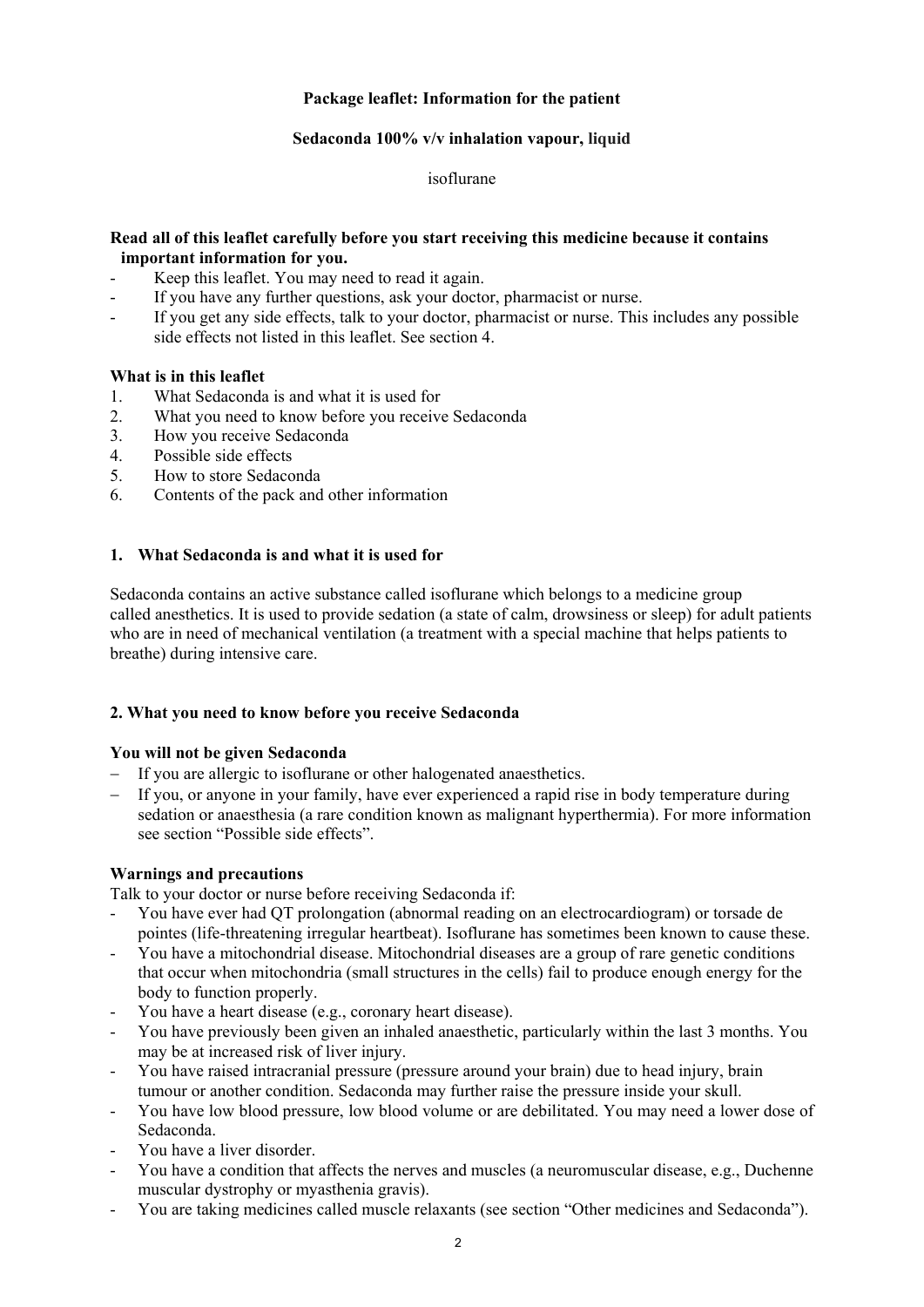Sedaconda can cause malignant hyperthermia, which is a rapid and significant rise in body temperature accompanied by muscle stiffness and other symptoms (see section 4).

Sedaconda may cause hyperkaelemia (increases in serum potassium levels) in rare cases (see section 4). Patients with neuromuscular disease appear to be most vulnerable.

Sedaconda may cause difficulties in breathing (respiratory depression) (see section 4).

### **Children and adolescents**

This medicine should not be given to children and adolescents under 18 years of age, as there is limited experience with this medicine in this age group.

#### **Other medicines and Sedaconda**

Tell your doctor or nurse if you are taking, have recently taken or might take any other medicines. This is particularly important if you are taking any of the following medicines:

- Certain medicines for depression, called non-selective monoamine oxidase [MAO]-inhibitors, such as isocarboxazid, nialamide, phenelzine, etc. Your doctor will not give you Sedaconda for at least 15 days after MAO-inhibitor intake.
- Medicines called beta*-*sympathomimetics (a broad group of medicines affecting the part of your nervous system that work automatically), e.g., isoprenaline, adrenaline, noradrenaline. Taking these medicines with Sedaconda may cause your heartbeat to become irregular.
- Medicines called indirect-acting sympathomimetics such as amphetamines and their derivatives, psychostimulants, appetite suppressants, ephedrine and its derivatives. Taking these medicines with Sedaconda may cause high blood pressure.
- Beta blockers (a group of medicines used to treat high blood pressure and certain heart diseases). Taking these medicines with Sedaconda may impair so-called heart compensation reactions (reactions that help your body to make up for reduced blood and oxygen supply caused by heart insufficiency).
- Isoniazide (an antibiotic used to treat tuberculosis), which can increase the risk of liver damage.
- Calcium channel blockers (used to treat high blood pressure and certain heart diseases) such as amplodipine, diltiazem, nifedipine, verapamil.
- Opioids (e.g., morphine, fentanyl), benzodiazepines (e.g., midazolam, diazepam) and other sedative medicines, which may cause slow and ineffective breathing.
- Medicines used to relax the muscles (e.g., suxamethonium, pancuronium, atracurium, vecuronium). Sedaconda may increase their effects.

### **Pregnancy, breast-feeding and fertility**

If you are pregnant or breast-feeding, think you may be pregnant or are planning to have a baby, ask your doctor for advice before getting this medicine. Sedaconda may cause increased blood loss, for example if you need an operation of the womb, or are giving birth. Your doctor will not give you this medicine unless the potential benefit outweighs the potential risks to you and your baby.

If you have been breast-feeding before being given Sedaconda, you should stop breast-feeding until the medicine is cleared from your body. Your doctor will let you know when it is safe for you to continue breast-feeding.

### **Driving and using machines**

Sedaconda may impair your ability to drive and use machines for up to 6 days. You should not drive or use machines until your doctor advises that it is safe to do so.

#### **3. How to use Sedaconda**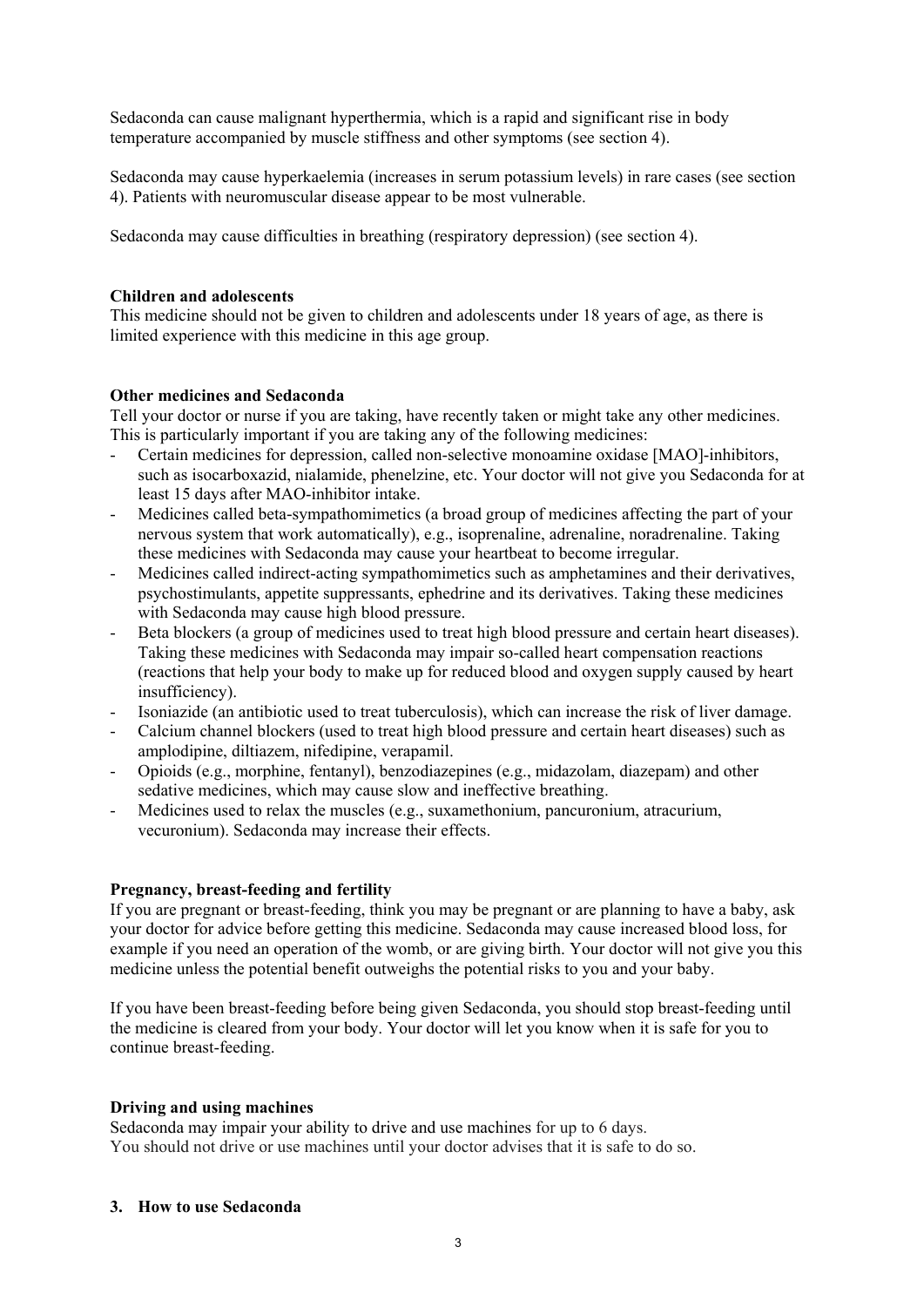Sedaconda will only be given to you by qualified and experienced medical staff. The doctor will decide on the appropriate dose for you depending on your age, health condition, and the level of sedation (sleepiness) that you need.

The doctor will give you the correct starting dose to achieve the required level of sedation by carefully watching your responses and vital signs (such as pulse, blood pressure and breathing etc.).

Sedaconda is a liquid that is changed to vapour (gas) with the use of a vapouriser. It is for inhalation use, which means you will breathe it in as a vapour.

# **If you receive more Sedaconda than you should**

If you are given too much Sedaconda and are in deep sedation, your blood pressure may go down (hypotension) and your breathing may be slow and ineffective. Your doctor will take supportive measures to correct blood pressure and breathing.

If you have any further questions on the use of this medicine, ask your doctor, pharmacist or nurse.

# **4. Possible side effects**

Like all medicines, this medicine can cause side effects, although not everybody gets them

Side effects where the frequency is not known (cannot be estimated from available data):

- anaphylactic reaction (a severe, potentially life-threatening allergic reaction), other allergic reactions (manifesting as red, itchy, blistered, dry or cracked skin, rash, shortness of breath, wheezing, discomfort in the chest, swelling of the face),
- elevated sugar or potassium levels in the blood,
- mood changes.
- mental impairment and convulsion, which is a medical condition when body muscles contract and relax rapidly and repeatedly, resulting in uncontrolled actions of the body,
- irregular heartbeat, slow heartbeat, cardiac arrest (a condition in which the heart suddenly stops beating), QT prolongation (abnormal reading on the electrocardiogram) and torsade de pointes (life-threatening irregular heartbeat),
- bronchospasm (tightening of the airway muscles resulting in breathing problems), shortness of breath, wheezing, slow shallow breathing, laryngospasm (tightening of the vocal cords that temporarily makes it difficult to speak or breathe),
- blockage in the intestines, vomiting, nausea,
- liver cells death (hepatic necrosis) or damage, elevated levels of bilirubin (red blood cells breakdown product) in the blood,
- blood test results showing a change in kidney function: elevated levels of creatinine and decreased levels of urea,
- rapid and significant rise in body temperature (malignant hyperthermia). It is a serious condition that will be immediately treated by your doctor.
- discomfort in the chest, chills,
- changes in blood tests results: abnormal levels of certain liver enzymes, increased number of white blood cells, increased levels of fluoride and decreased cholesterol levels,
- abnormal results in electroencephalogram (a test that evaluates the electrical activity in the brain),
- presence of myoglobin (a muscle protein) in the urine, rhabdomyolysis (severe muscle damage).

Side effects reported as common (may affect up to 1 in 10 people) in a clinical trial:

- rapid heartbeat
- agitation, delirium (sudden change in mental state, which may be confusion, agitation, personality change, and difficulties with understanding and memory) during or after sedation
- low blood pressure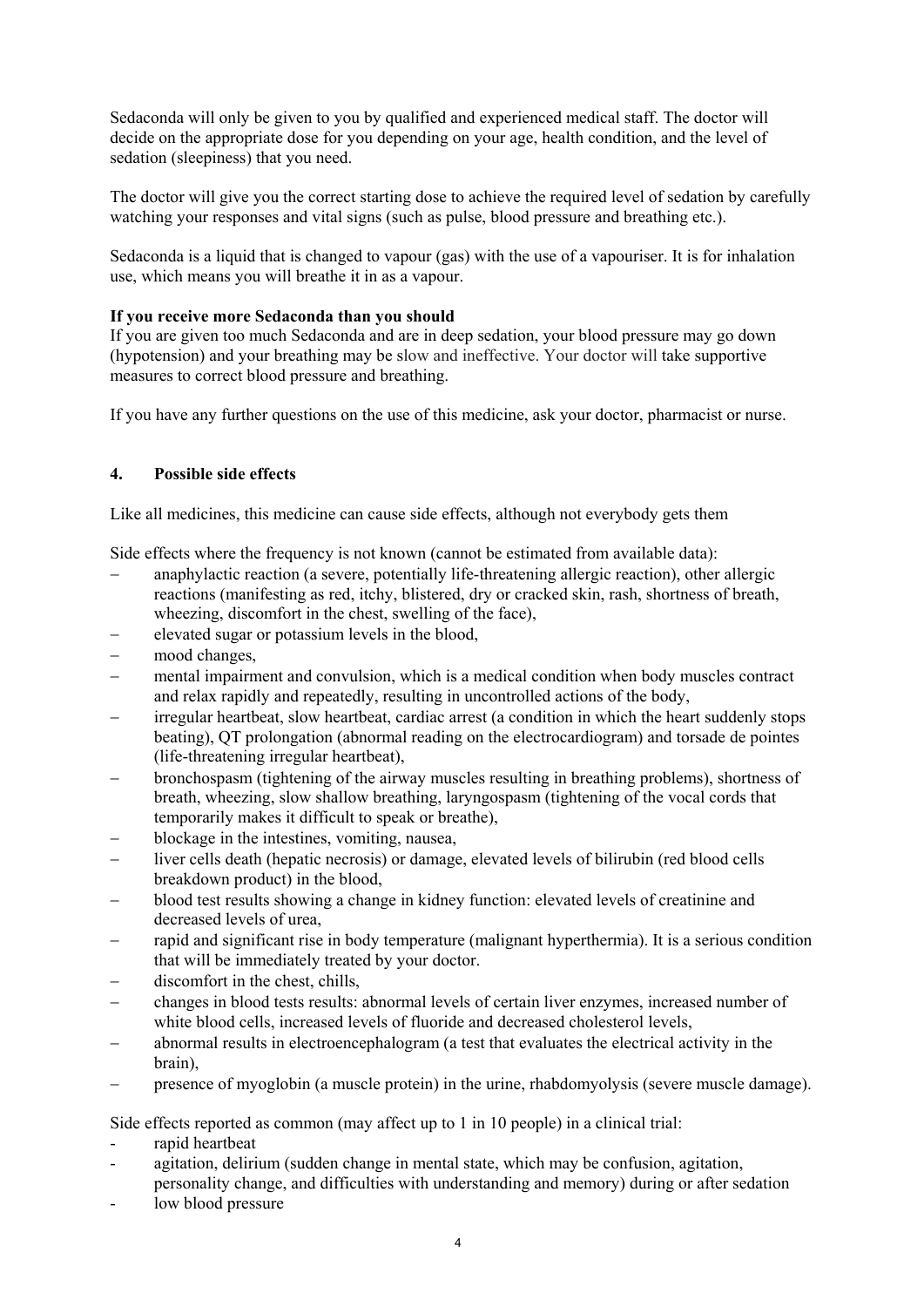- increased blood levels of creatine phosphokinase (a substance from the muscles)
- feeling of sickness, vomiting

# **Reporting of side effects**

If you get any side effects, talk to your doctor, pharmacist or nurse. This includes any possible side effects not listed in this leaflet. You can also report side effects directly via HPRA Pharmacovigilance. Website: www.hpra.ie. By reporting side effects, you can help provide more information on the safety of this medicine.

# **5. How to store Sedaconda**

Keep this medicine out of the sight and reach of children.

Do not use this medicine after the expiry date which is stated on the carton and bottle label after EXP. The expiry date refers to the last day of that month.

The shelf life of Sedaconda after attaching the Sedaconda Filling Adapter is 14 days.

Do not store above 30°C. Keep the bottle in the outer carton in order to protect from light.

Any unused medicine or waste material should be disposed of in accordance with local requirements.

# **6. Contents of the pack and other information**

### **What Sedaconda contains**

The active substance is isoflurane  $100\%$  v/v. There are no other ingredients.

# **What Sedaconda looks like and contents of the pack**

Sedaconda is an inhalation vapour, liquid. It is a clear, colourless liquid available in 100 ml and 250 ml amber coloured glass bottles.

Pack sizes: 6 x 100 ml 6 x 250 ml

Not all pack sizes may be marketed.

### **Marketing Authorisation Holder**

Sedana Medical AB Vendevägen 89 182 32 Danderyd Sweden

### **Manufacturer**

Piramal Critical Care B.V. Rouboslaan 32 (ground floor) 2252 TR, Voorschoten The Netherlands

# **This medicine is authorised in the Member States of the European Economic Area under the following names:**

**Austria:** Sedaconda 100 % V/V Flüssigkeit zur Herstellung eines Dampfs zur Inhalation **Belgium:** Sedaconda 100 % V/V liquide pour inhalation par vapeur; Sedaconda 100% V/V vloeistof voor inhalatiedamp; Sedaconda 100 % V/V Flüssigkeit zur Herstellung eines Dampfs zur Inhalation **Croatia:** Sedaconda 100% V/V para inhalata, tekućina **Denmark:** Sedaconda **Finland:** Sedaconda 100 % V/V inhalaatiohöyry, neste